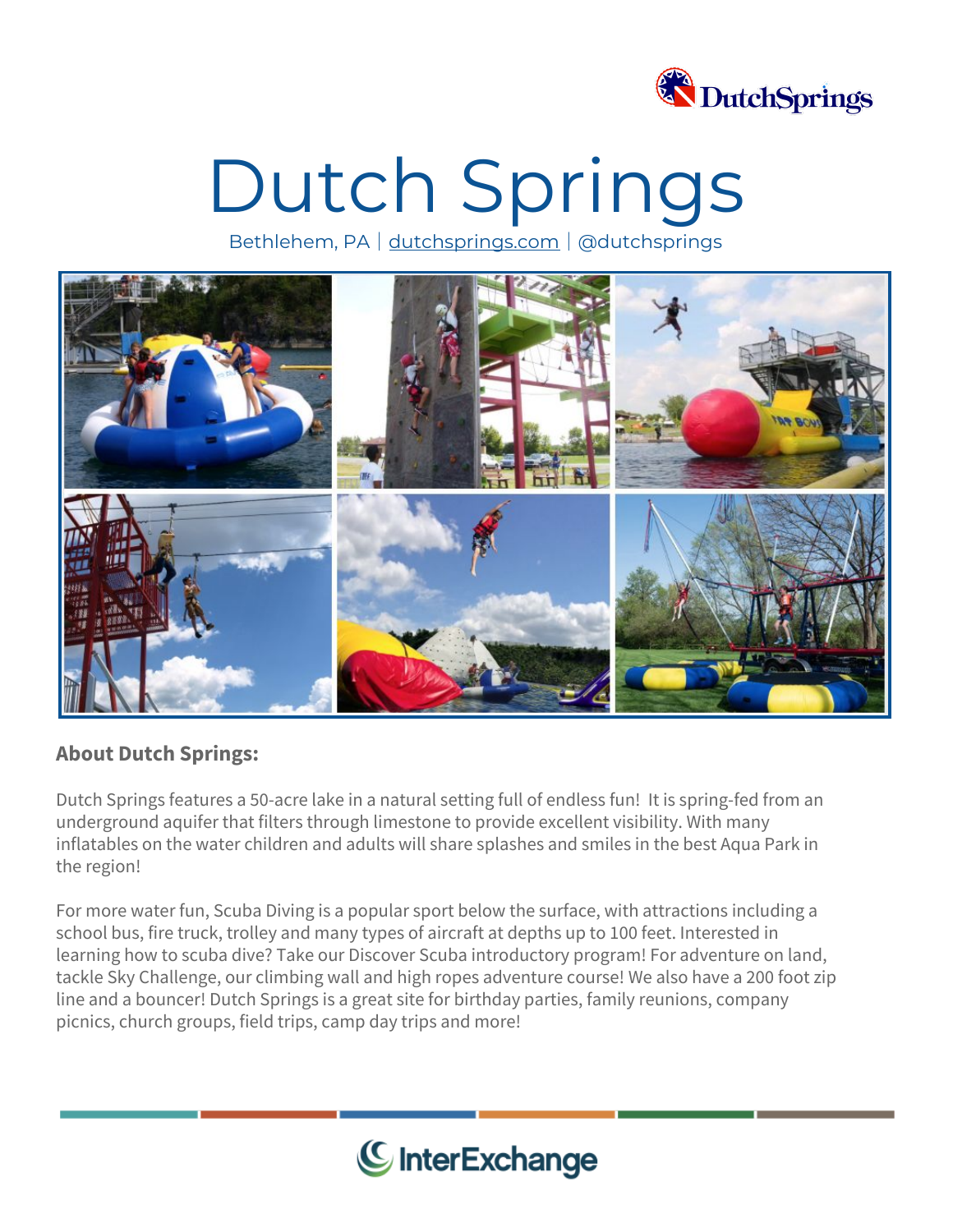![](_page_1_Picture_0.jpeg)

#### **Positions Available:**

Every person who works at Dutch Springs is an important part of the splashes and smiles our guests experience every day. It takes a special kind of person who can combine a solid work ethic, a sense of fun and adventure, and stellar people skills with the Dutch Springs Customer Service attitude. It's a chance to make new friends and build relationships that will last a lifetime. We offer flexible scheduling, employee discounts, and much more. **Business demands sometimes make it necessary to move employees from their accustomed shift to other shifts.** While working you will be expected to represent Dutch Springs at all times. You will be expected to promote goodwill by being courteous, friendly, and helpful to guests, managers, and fellow employees. You will be required to maintain a clean and neat appearance in your uniform at all times, know where all attractions and buildings are at Dutch Springs, and know all safety and emergency procedures.

| <b>Job Title</b>      | <b>Wage/Hour</b>      | <b>Number of Available Positions</b> |
|-----------------------|-----------------------|--------------------------------------|
| Lifeguards            | *\$9.00 - \$9.25/hour | 30                                   |
| <b>Guest Services</b> | \$8.25/hour           |                                      |
| Ride Operators        | \$8.25/hour           |                                      |
| Fast Food Crew        | \$8.25/hour           |                                      |
| Sales Help            | \$8.25/hour           |                                      |

\*The lifequard wage is \$9.00/hour. If you already have an American Red Cross Certification card before arrival and can show proof of *previous lifeguard experience, then your wage will be \$9.25/hour.*

#### **Job Descriptions:**

**Lifeguards** are responsible for ensuring a safe environment for swimmers and must be able to recognize and react properly in emergency situations. \*American Red Cross training will be provided at no cost upon arrival. Because this training is provided for free, the training hours are unpaid.

Responsibilities Include:

- Open and close the Aqua Park
- Make certain that all life jackets, inflatables, structures and docks are clean, functioning well and safe
- Must instruct guests of the rules of the park and how to use the water features
- Check inflation of each inflatable, adding air if necessary
- Make certain that anchor straps are properly on and tight
- Make certain that all features and the overall park is functioning properly and safely
- Make certain that all safety gear is in its proper place and functional
- Assist guests with proper fitting life jackets
- Apply all the procedures that you have learned in becoming an American Red Cross Lifeguard
- Maintain the cleanliness and neatness of the watercraft rental area

![](_page_1_Picture_18.jpeg)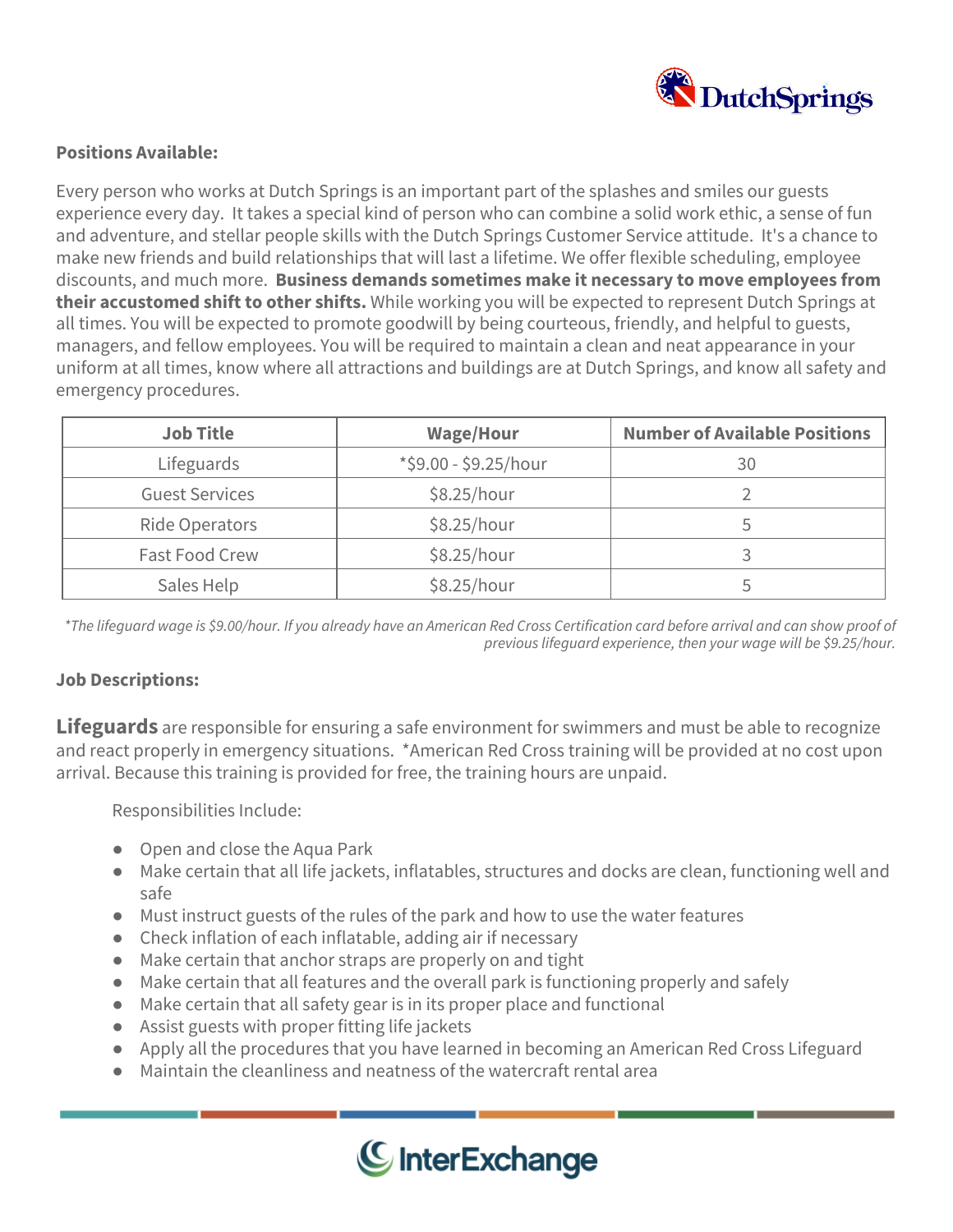![](_page_2_Picture_0.jpeg)

- Report any unusual occurrences or requests to Aqua Park Manager and/or Supervisor
- Report any maintenance needs to Aqua Park Manager and/or Supervisor
- Ensure the Aqua Park is ready for the next shift
- Collect garbage from garbage cans and recycling can in the Aqua Park area
- Pick up any garbage seen on the ground when walking around Dutch Springs

#### Requirements:

- American Red Cross Lifeguard Certification Must be able to speak, read, write and understand the primary language used in the workplace
- Grasping, standing, sitting, hearing, visual acuity and good verbal skills. Must be able to swim very well

Prerequisites to enter the American Red Cross Lifeguard Certification Program:

- Swim continuously 274 meters/300 yards; front crawl and/or breast stroke
- Must demonstrate treading water for 2 minutes without the use of your hands
- In 1 minute and 40 seconds, you must swim 18.3 meters/20 yards (without goggles) and locate a brick submerged 2.13 meters – 3.05 meters / 7 - 10 feet deep in the pool. Surface dive (from the water) either feet or head first and retrieve the brick. Swim the brick back to your starting location holding it throughout the swim. The brick cannot be submerged, and two hands must be holding the brick throughout the swim. Exit the water without using a ladder or steps. (Brick weighs about 2.3 Kg / 5 lbs)

**Guest Services** handle all group sales, event scheduling and space rental requests; interacts openly and honestly with guests, and must gain knowledge of all aspects of Dutch Springs in order to answer all questions quickly and courteously.

Responsibilities include:

- Use of a computer and Point of Sale equipment
- Able to take phone and email requests and confirmations for group admission, birthday parties and group events
- Be able to setup event area for themed birthday parties
- Be able to account for the group requests and sales on excel spreadsheets
- Be able to deliver food and beverages to groups as they have ordered it
- Know all admission, rental and food prices
- Know all times and dates that Dutch Springs is open
- Fills out and rents equipment
- Know directions to hotels and eating establishments
- Maintain the cleanliness and neatness of the event areas
- Report any unusual occurrences or requests to manager
- Report any maintenance needs to the manager

![](_page_2_Picture_27.jpeg)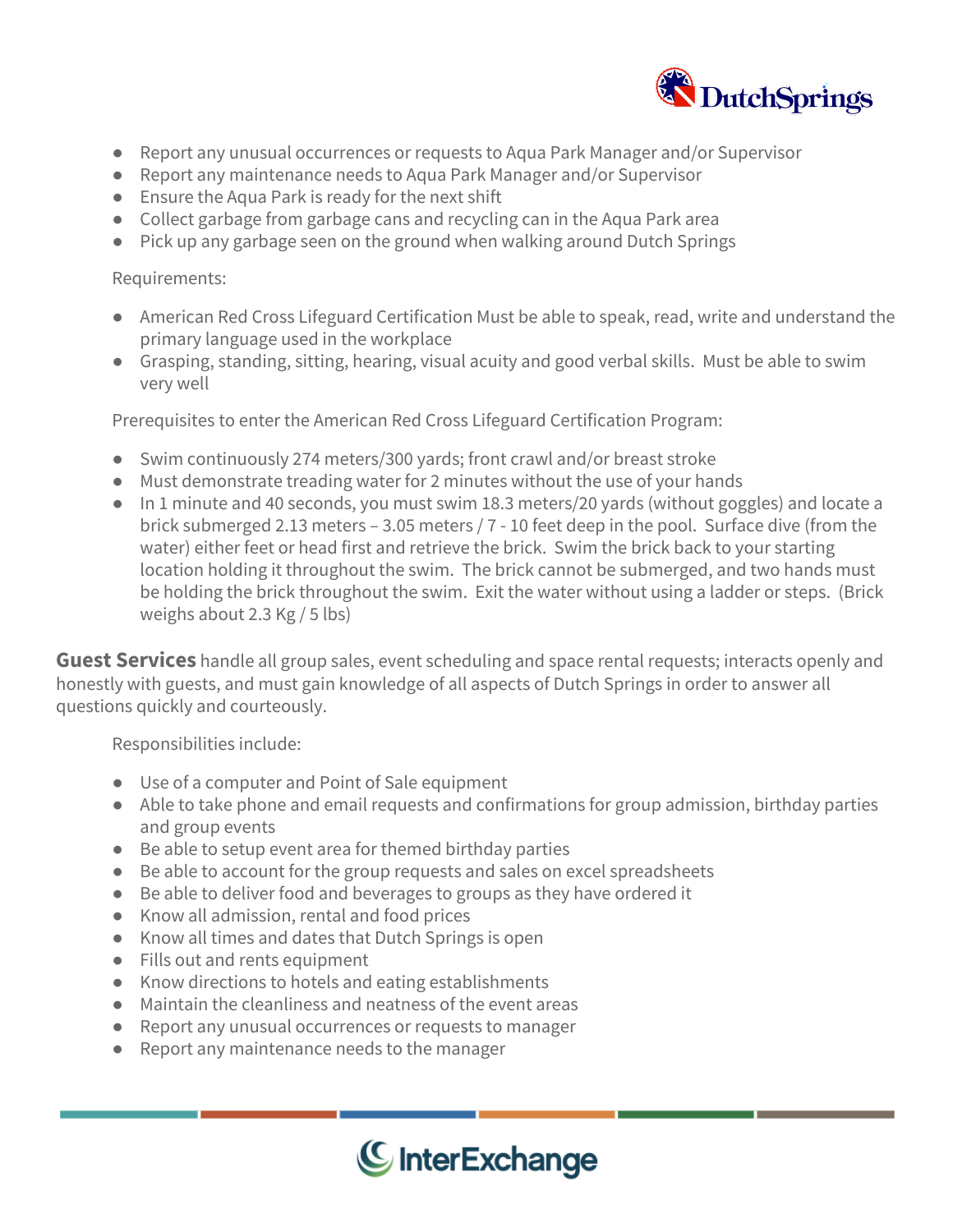![](_page_3_Picture_0.jpeg)

Requirements:

- Grasping, standing, sitting, hearing, visual acuity and good verbal skills, endurance, being able to work at high heights and heavy lifting
- We have indoor and outdoor retail locations. Being able to work outside under a covered tent for an entire shift preferred

**Ride Operators** direct guests how and where to use the aerial park equipment.

Responsibilities Include:

- Report any unusual occurrences or requests to the Aerial Park Supervisor and/or Manager
- Make sure the Aerial Park area is ready for the next shift
- Report any maintenance needs to the Aerial Park Supervisor and/or Manager
- Maintain the cleanliness and neatness of the Aerial Park area
- Timely completion of assigned jobs
- Inspect and clean equipment and gear to detect wear and damage and perform minor repairs, adjustments, or maintenance tasks such as oiling parts
- Issue sporting equipment and supplies such as harnesses and other safety gear
- Record details of attendance, sales, receipts, reservations, or repair activities
- Direct patrons to rides, seats, or attractions & fasten safety equipment
- Monitor activities to ensure adherence to rules and safety procedures, or arrange for the removal of unruly patrons
- Keep informed of shut-down and emergency evacuation procedures
- Maintain inventories of equipment, storing and retrieving items, and assembling and disassembling equipment as necessary
- Announce or describe amusement park attractions to patrons to entice customers to games and other entertainment
- Verify and collect or punch tickets before admitting patrons to rides
- Provide information about facilities, entertainment options, and rules and regulations
- Provide assistance to patrons entering or exiting amusement rides in the aerial park
- On occasion deal with unpleasant or angry people

#### Requirements:

- Be able to effectively communicating with supervisors, peers, or subordinates
- Extremely important in being exact or accurate during the work day
- Must be able to work efficiently with a team or individually
- Must be able to deal with time sensitive tasks
- Must be willing to learn new skills and tasks
- Continually or almost continually spend time standing and or walking
- Close contact with others throughout the work day
- Make repetitive motions/tasks throughout the day
- Work mostly outdoors; must be prepared to work in inclement weather

![](_page_3_Picture_33.jpeg)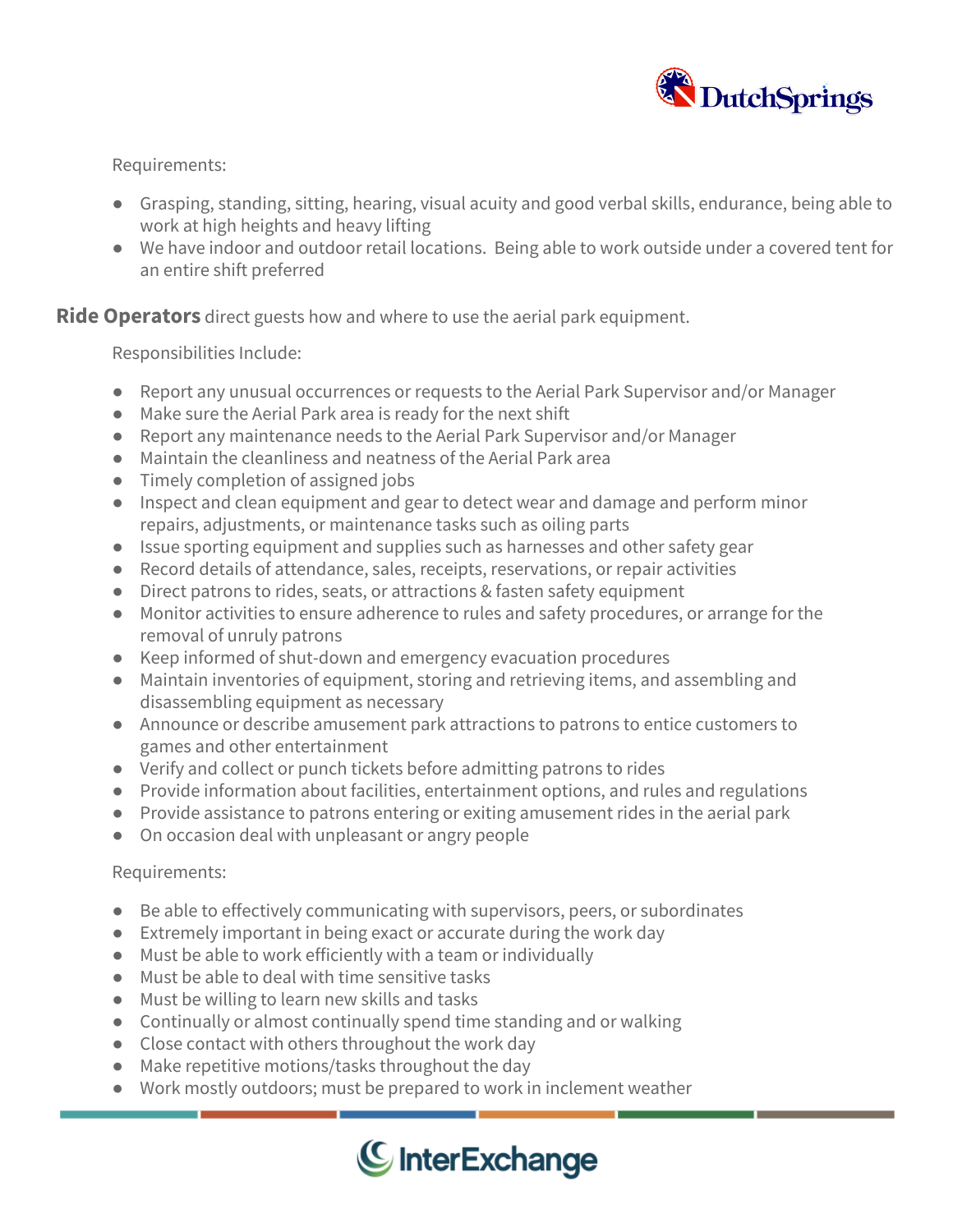![](_page_4_Picture_0.jpeg)

- Always wear common protective or safety equipment
- Possibility of exposure to minor burns, cuts, or stings
- Requires grasping, standing, sitting, hearing, visual acuity and good verbal skills, endurance, being able to work at high heights of 35 feet and heavy lifting

**Fast Food Crew** is responsible for food service and sales in the concession stands area.

Responsibilities include:

- Communicate with customers regarding orders, comments, and complaints
- On occasion deal with unpleasant or angry people
- Accept payment from customers and make change as necessary
- Request and record customer orders, and compute bills using cash registers
- Prepare daily food items and cook simple foods and beverages such as sandwiches, salads, soups, pizza, or coffee using proper safety precautions and sanitary measures
- Relay food orders to cooks
- Prepare and serve cold drinks or frozen milk drinks or desserts using drink-dispensing and milkshake machines
- Pack food, dishes, utensils, tablecloths, and accessories for transportation from catering or food preparation establishments to locations designated by customers
- Arrange tables and decorations according to instructions
- Serve food and beverages to guests at banquets or other social functions
- Plan, prepare, and deliver meals to individuals with special dietary needs
- Clean and organize eating, service, and kitchen areas
- Monitor and order supplies or food items and re-stock as necessary to maintain inventory
- Wash assorted dishes and utensils throughout the day
- Notify kitchen personnel of shortages or special orders
- Know all safety and emergency procedures
- Keep display equipment clean & free of debris during meal service
- Report any unusual occurrences or requests to the food service supervisor &/or manager
- Make sure the concession stand area is ready for the next shift
- Report any maintenance needs to the food service supervisor &/or manager
- Maintain the cleanliness and neatness of the concession stand area
- Strong basic math skills and ability to conduct accurate inventories
- Adhere to the proper food handling, safety and sanitation standards while preparing food, serving food, and clean-up
- Demonstrate a complete understanding of daily menu items and have the ability to explain them to customers

Requirements:

- Extremely important in being exact or accurate during the work day
- Must be able to work efficiently with a team or individually
- Must be able to deal with time sensitive tasks

![](_page_4_Picture_34.jpeg)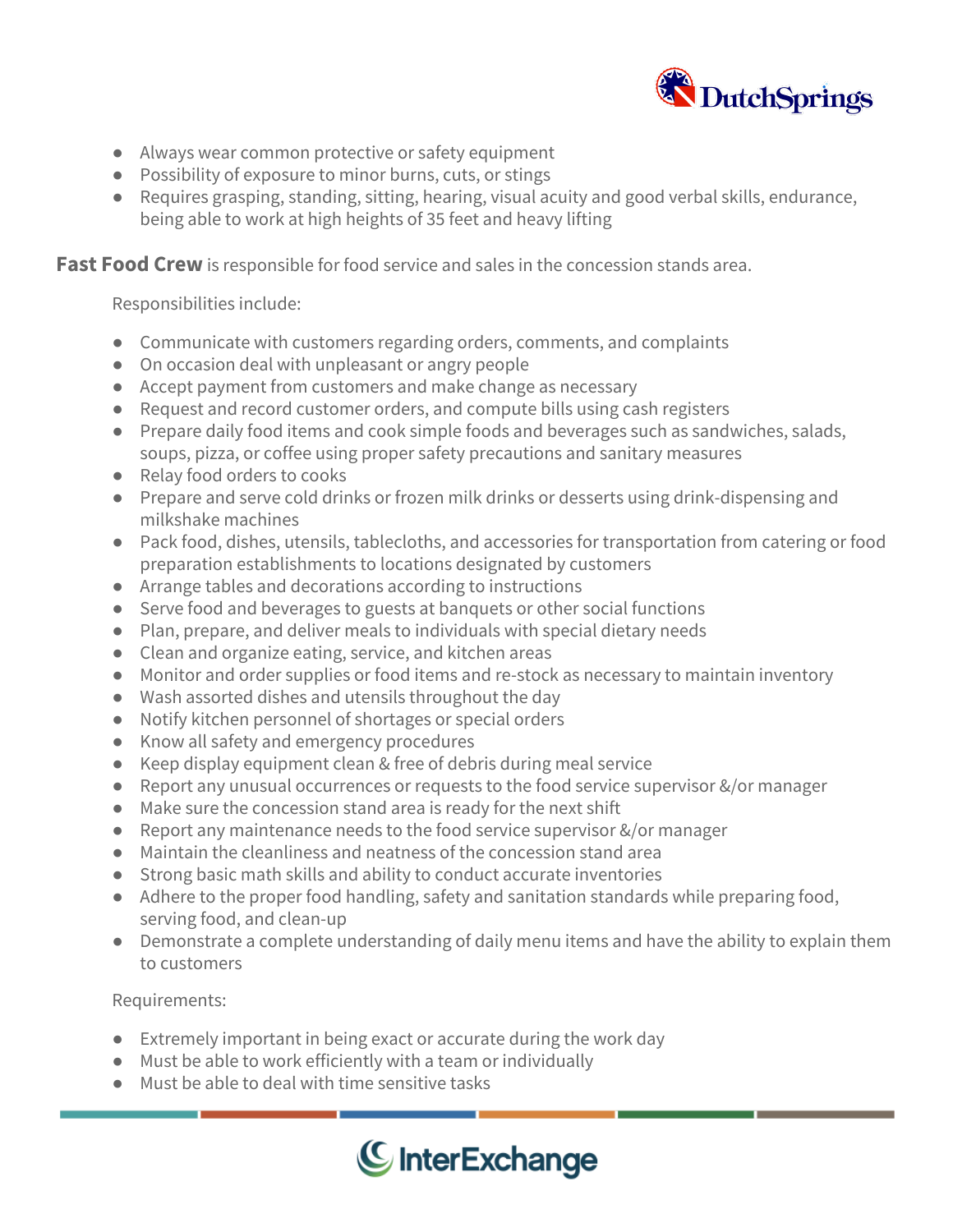![](_page_5_Picture_0.jpeg)

- Position requires bending, standing, and walking the entire workday also requires good verbal skills. Must be able to lift 50 pounds. Ability to use typical cleaning solutions, ability to wear latex/plastic gloves
- Indoors, environmentally controlled environment can be hot due to all the kitchen machinery
- Making repetitive motions throughout the day

**Sales Helpers** are responsible for interacting with customers in an effort to provide them with a high quality shopping experience. You will be handling U.S. currency, and attending to non-sales related duties (i.e. cleaning, merchandising, and inventory management).

Responsibilities include:

- Use of a computer and Point of Sale equipment
- Make coffee and lattes using Nespresso and Keurig machines
- Make sure the correct amount of inventory is on the floor to sell and replenish as needed
- Monitor customers making sure inventory is not taken without being purchased
- Complete opening and closing checklists
- Report any maintenance needed
- Know all admission, air fill, rental, and ice prices
- Know all times and dates that Dutch Springs is open
- Fill out and rent equipment
- Know directions to hotels and eating establishments
- Know all safety and emergency 911 procedures
- $\bullet$  Maintain the cleanliness and neatness of the watercraft rental area
- Report any unusual occurrences or requests to manager
- Report any maintenance needs to the manager
- Ensure the Blue Koi areas are ready for the next shift

Requirements:

- Grasping, standing, sitting, hearing, visual acuity and good verbal skills, endurance, being able to work at high heights, and heavy lifting
- We have indoor and outdoor retail locations. Being able to work outside under a covered tent for an entire shift preferred

**Work Hours:** Hours can be **35 to 55 hours per week** depending on the week and the weather. May and June are slower months, but July and August hours are longer because we are open until 7:45 pm each night, except Sunday. From mid-August through Labor Day the hours will increase again. Positions are scheduled in shifts from 9:00 am to an hour after the closing time. We use Agendrix for scheduling. Staff sign up for open shifts then the schedule is approved.

![](_page_5_Picture_25.jpeg)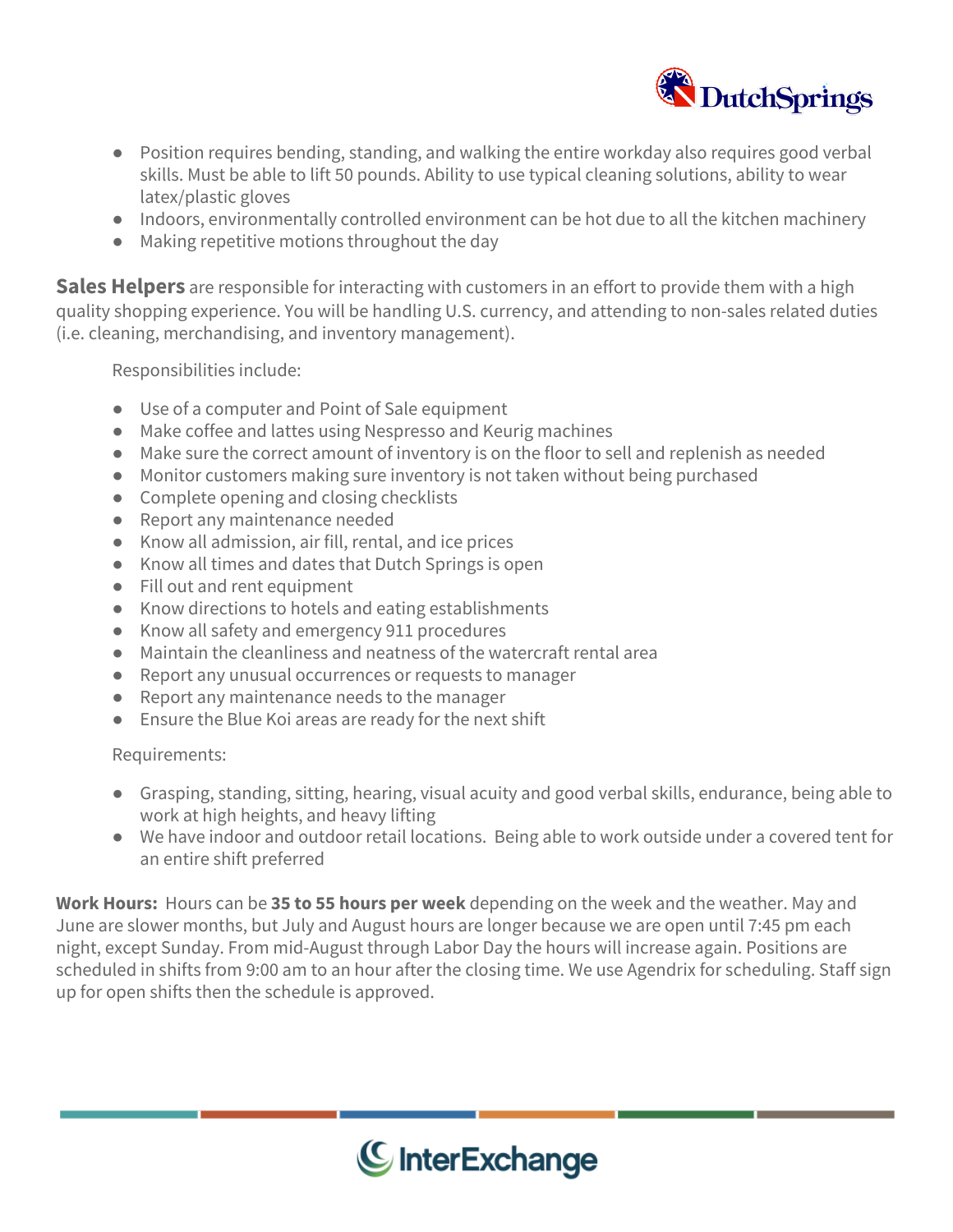![](_page_6_Picture_0.jpeg)

**Overtime:** Since we are classified as a seasonal amusement business Dutch Springs **does not have to pay an overtime wage.**

**Work Start Dates:** We are looking for candidates who can begin working **June 1 - July 15.**

**Work Finish Dates:** All participants must be able to work until **at least September 8 – September 14.** You should be as upfront and honest as possible about your work finish date. It is customary in the U.S. to give at least two weeks notice of your final day of work. **Bonuses** are distributed at the discretion of Dutch Springs and are implemented to encourage you to come on time to all shifts you are scheduled to work and complete the program dates of the job offer. **Each staff member is eligible for up to three bonuses each year**. Bonuses are paid in the paycheck with deductions taken out. Management staff will monitor the attendance of each individual in their department.

**Uniform:** Lifeguards are given swimsuits. Females have the option of one piece or two piece suits. Non lifeguard positions will receive a Dutch Springs t-shirt to be worn when working.

**Interviews:** We are able to interview and hire friend groups, but not couples. We would like to interview candidates individually. However, we can interview groups no larger than three people.

**Housing Information:** The houses are single family homes with three bedrooms, kitchen, living room, dining room, at least one bathroom, and a family room. Housing is located within two miles of the job site. A rental agreement will need to be signed upon arrival. Rent is **\$125.00 per week.** There is a **\$400 refundable security deposit**. Each week \$40.00 will be deducted from your paycheck to cover this cost. The security deposit is completely refundable if nothing is broken or lost in the house and if the house is clean when you leave. If you do not clean the house weekly, then we will hire someone to clean the house at your cost. If you leave for any reason during the season the security deposit will not be refunded. See photos of the housing at the end of this document.

**Transportation:** The housing is 2 miles away from Dutch Springs. You can purchase a bicycle from Walmart for approximately **\$140.00**. There will be bikes available for rent through Dutch Springs for **\$50.00/month** and a rental agreement will need to be signed.

**Area Description:** Dutch Springs provides social events during the season for the staff to participate. This allows you to be introduced to and interact with the staff in other departments. Dutch Springs plans trips to cities near Bethlehem (Philadelphia, New York, Boston, Baltimore and Washington D.C.). There is a charge to you for these trips. They are scheduled for certain days of the summer.

![](_page_6_Picture_9.jpeg)